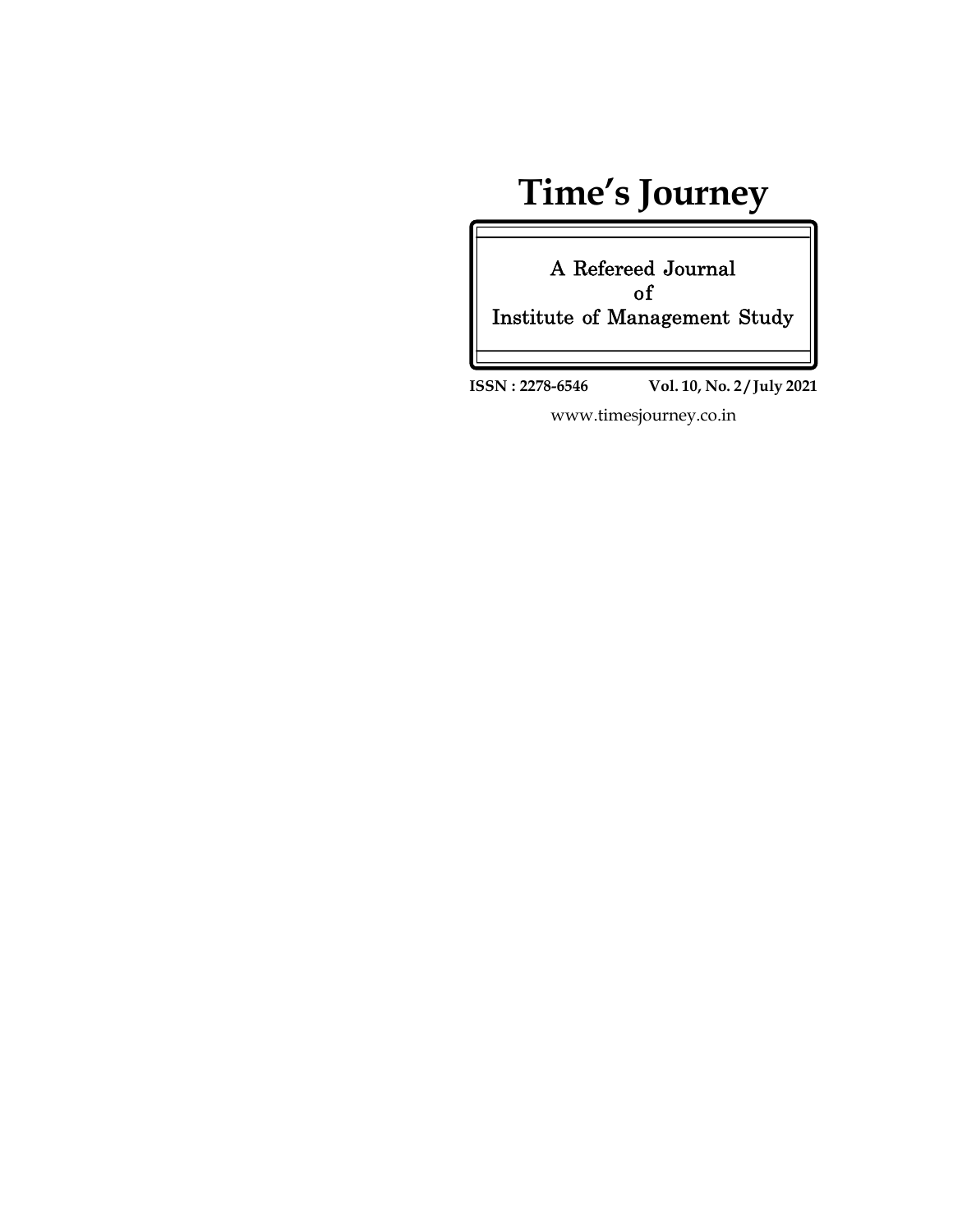# **Time's Journey**

### Notes for the Contributors

The "**TIME'S JOURNEY**": A peer-reviewed journal of **Institute of Management Study**, is to encourage scholars, with an original idea, which publishes articles on a range of areas in **Commerce, Management** and in related areas of Social Sciences including Psychology, Economics, International Relations, Media and Mass Communication, Sociology and Political Science. As such it aims to provide a forum for discussion on the salient features relating to the whole field of Management.

| Submission<br>Procedure    | Manuscripts and all editorial correspondence should be sent to the Managing<br>Editor, Time's Journey, Institute of Management Study, 93 Mukundapur Main<br>Road, Kolkata 700 099, India.<br>E-mail: tjourney@rediffmail.com                                                                                                                                                                                                                                                                                                                                                                                                                                                                                                                                                                                                                                                                                                                                                                                                                                                                                                                                                                                                                                                                                                                                                                                                                                                                                                                                                                                                                                                                                                                                                                                                                                                                           |
|----------------------------|--------------------------------------------------------------------------------------------------------------------------------------------------------------------------------------------------------------------------------------------------------------------------------------------------------------------------------------------------------------------------------------------------------------------------------------------------------------------------------------------------------------------------------------------------------------------------------------------------------------------------------------------------------------------------------------------------------------------------------------------------------------------------------------------------------------------------------------------------------------------------------------------------------------------------------------------------------------------------------------------------------------------------------------------------------------------------------------------------------------------------------------------------------------------------------------------------------------------------------------------------------------------------------------------------------------------------------------------------------------------------------------------------------------------------------------------------------------------------------------------------------------------------------------------------------------------------------------------------------------------------------------------------------------------------------------------------------------------------------------------------------------------------------------------------------------------------------------------------------------------------------------------------------|
| Formatting<br>Requirements | 1.<br>Articles should be written in a formal, simple style, clear and concise English<br>and should be submitted in soft copy. Articles should range between 4000<br>and 8000 words and to be submitted with the cover page bearing only the title<br>of the article, author/s' names, designations, official addresses, phone/fax<br>numbers, and email addresses. The author's name should not appear on the<br>main body of the paper.<br>2. Manuscripts should be typed double-spaced on A4 size text and font size 12<br>of Times New Roman and should be submitted with a declaration that the<br>paper has not been published or submitted for publication elsewhere.<br>Articles must be accompanied by an abstract in not more than 300 words and<br>3.<br>4-6 keywords.<br>Reference guidelines specified in the Publication Manual of the American<br>4.<br>Psychological Association must be followed in the following styles:<br>Bergquist, J. M. (1992). German Americans. In J. D. Buenker & L. A. Ratner<br>$\bullet$<br>(Eds.), Multiculturalism in the United States: A comparative guide to acculturation<br>and ethnicity (pp. 53-76). New York, NY: Greenwood.<br>Hamfi, A.G. (1981). The funny nature of dogs. E-journal of Applied Psychology,<br>$\bullet$<br>2(2), 38-48. Retrieved from http://ojs.lib.swin.edu.au/index.php/fdo.<br>Strunk, W., Jr., & White, E. B. (1979). The guide to everything and then some more<br>$\bullet$<br>stuff. New York, NY: Macmillan.<br>Quotations must correspond to the original source in wording, spelling and<br>5.<br>punctuation and should be acknowledged in the proper manner by giving<br>references. Please note that manuscripts that do not give text-based references<br>may be resubmitted by the author after re-working.<br>Notes could be used to provide additional comments and information for<br>6.<br>discussion. |
| Disclaimer:                | Views expressed by the authors do not necessarily represent those held by<br>Institute of Management Study.                                                                                                                                                                                                                                                                                                                                                                                                                                                                                                                                                                                                                                                                                                                                                                                                                                                                                                                                                                                                                                                                                                                                                                                                                                                                                                                                                                                                                                                                                                                                                                                                                                                                                                                                                                                            |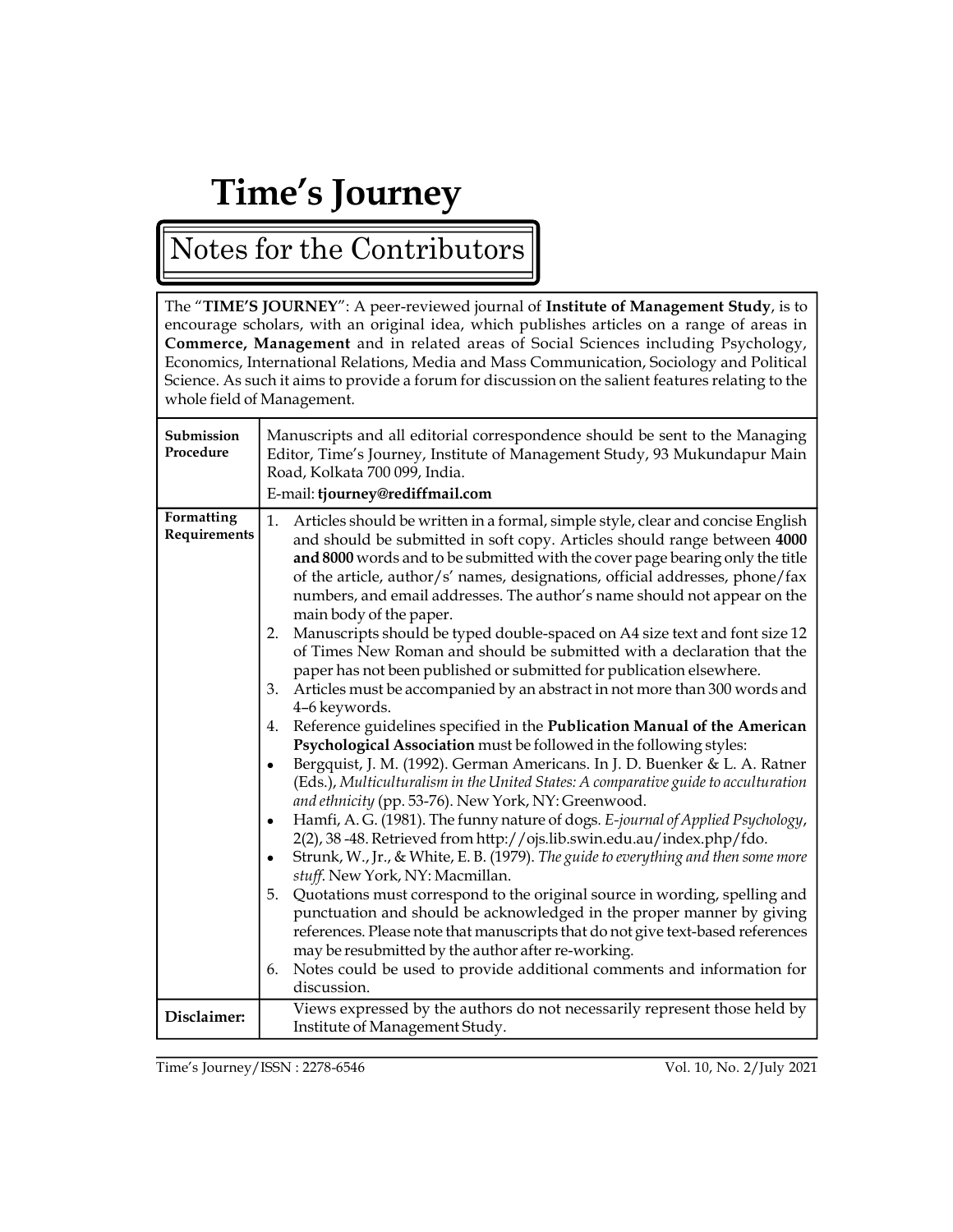$\left[\text{Time's Journey} \atop \text{www.timesjourney.co.in} \left[\text{Published by : Institute of Management Study} \atop \text{93 Mukundapur Main Road, Kolkata 700 099, West Bengal, India} \right]\right]$ 

| <b>Managing Editor</b>                                                                                                      |
|-----------------------------------------------------------------------------------------------------------------------------|
| Diptendu Simlai<br>Assistant Professor, Department of Commerce,<br>Dum Dum Motijheel Rabindra Mahavidyalaya, Kolkata, India |
|                                                                                                                             |
| Arka Kumar Das Mohapatra<br>Vice Chancellor, Odisha State Open University,                                                  |
| Former Professor, Vinod Gupta School of<br>Management, IIT Kharagapur, West Bengal, India                                   |
|                                                                                                                             |
| Rudra Prasanna Mahapatra                                                                                                    |
| Former Professor, Department of Commerce,<br>Berhampur University, Orissa, India                                            |
|                                                                                                                             |
| Professor, Department of Economics, North Orissa                                                                            |
|                                                                                                                             |
| Professor of Commerce, School of Professional<br>Studies, Netaji Subhas Open University, W.B. India                         |
| Shailendra Singh Bhadouria                                                                                                  |
| Professor, Department of Commerce, Indira Gandhi<br>National Tribal University, Amarkantak, Madhya                          |
|                                                                                                                             |
| Professor, Department of School of Management,<br>National Institute of Technology Rourkela,                                |
|                                                                                                                             |
| Professor, Department of Business Administration,<br>University of Kalyani, West Bengal, India                              |
|                                                                                                                             |
| Professor, Department of Commerce with Farm<br>Management, Vidyasagar University, Midnapore,                                |
|                                                                                                                             |
| Professor, Department of Economics, The Heritage<br>College, Kolkata, West Bengal, India                                    |
| Opinions expressed in this journal are not necessarily those of the Editors nor of IMS.                                     |
| Vol. 10, No. 2/July 2021                                                                                                    |